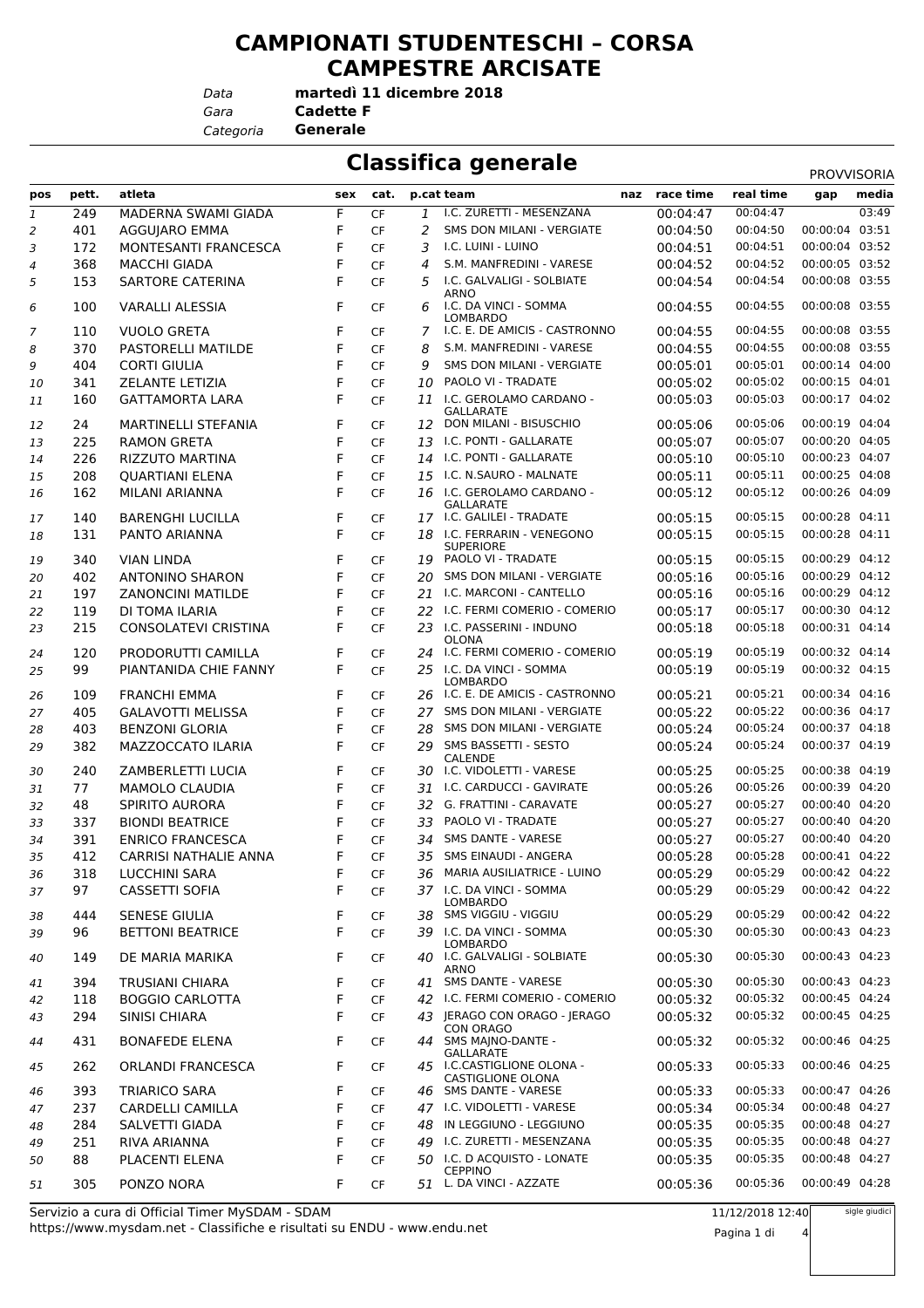## **Classifica generale** PROVVISORIA

| pos      | pett. | atleta                             | sex    | cat.      |    | p.cat team                                              | naz | race time | real time            | gap                              | media |
|----------|-------|------------------------------------|--------|-----------|----|---------------------------------------------------------|-----|-----------|----------------------|----------------------------------|-------|
| 52       | 247   | <b>CACCIA CHANTAL</b>              | F      | CF        | 52 | I.C. ZURETTI - MESENZANA                                |     | 00:05:36  | 00:05:36             | 00:00:49 04:28                   |       |
| 53       | 121   | <b>ROI SOFIA</b>                   | F      | <b>CF</b> |    | 53 I.C. FERMI COMERIO - COMERIO                         |     | 00:05:37  | 00:05:37             | 00:00:50 04:29                   |       |
| 54       | 261   | <b>OPPO MARTINA</b>                | F      | CF        |    | 54 I.C.CASTIGLIONE OLONA -                              |     | 00:05:37  | 00:05:37             | 00:00:50 04:29                   |       |
|          |       |                                    |        |           |    | CASTIGLIONE OLONA                                       |     |           |                      |                                  |       |
| 55       | 280   | <b>ANELLI MARTINA</b>              | F      | CF        | 55 | IN LEGGIUNO - LEGGIUNO                                  |     | 00:05:37  | 00:05:37             | 00:00:50 04:29                   |       |
| 56       | 348   | <b>CASTELLI REBECCA</b>            | F      | CF        | 56 | PELLICO - VARESE                                        |     | 00:05:38  | 00:05:38             | 00:00:51 04:29                   |       |
| 57       | 216   | COULIBALY MAIMOUNA                 | F      | CF        |    | 57 I.C. PASSERINI - INDUNO<br><b>OLONA</b>              |     | 00:05:38  | 00:05:38             | 00:00:51 04:30                   |       |
| 58       | 64    | <b>BOURZGUI NORA</b>               | F      | CF        | 58 | I.C. ARCISATE - ARCISATE                                |     | 00:05:39  | 00:05:39             | 00:00:52 04:30                   |       |
| 59       | 430   | <b>BIASUZZI BEATRICE</b>           | F      | <b>CF</b> | 59 | SMS MAINO-DANTE -                                       |     | 00:05:39  | 00:05:39             | 00:00:52 04:30                   |       |
|          | 207   | <b>NOBLE DIANA</b>                 | F      | CF        | 60 | <b>GALLARATE</b><br>I.C. N.SAURO - MALNATE              |     | 00:05:40  | 00:05:40             | 00:00:53 04:31                   |       |
| 60<br>61 | 89    | <b>SITO ANGELICA</b>               | F      | CF        | 61 | I.C. D ACQUISTO - LONATE                                |     | 00:05:41  | 00:05:41             | 00:00:54 04:32                   |       |
|          |       |                                    |        |           |    | <b>CEPPINO</b>                                          |     |           |                      |                                  |       |
| 62       | 433   | PAPA BEATRICE                      | F      | CF        |    | 62 SMS MAJNO-DANTE -                                    |     | 00:05:41  | 00:05:41             | 00:00:55 04:32                   |       |
| 63       | 228   | <b>RUBINO MATILDE</b>              | F      | <b>CF</b> |    | <b>GALLARATE</b><br>63 I.C. PONTI - GALLARATE           |     | 00:05:42  | 00:05:42             | 00:00:55 04:32                   |       |
| 64       | 239   | <b>FRANCO CECILIA</b>              | F      | CF        |    | 64 I.C. VIDOLETTI - VARESE                              |     | 00:05:42  | 00:05:42             | 00:00:55 04:33                   |       |
| 65       | 86    | <b>FIORI MARTA</b>                 | F      | <b>CF</b> |    | 65 I.C. D ACQUISTO - LONATE                             |     | 00:05:42  | 00:05:42             | 00:00:55 04:33                   |       |
|          |       |                                    |        |           |    | <b>CEPPINO</b>                                          |     |           |                      |                                  |       |
| 66       | 390   | DONATELLI ELEONORA                 | F      | CF        |    | 66 SMS DANTE - VARESE                                   |     | 00:05:43  | 00:05:43             | 00:00:56 04:33                   |       |
| 67       | 339   | LUCCHETTA SUSANNA                  | F      | CF        |    | 67 PAOLO VI - TRADATE                                   |     | 00:05:43  | 00:05:43             | 00:00:57 04:34                   |       |
| 68       | 413   | FORTUNA ANNA                       | F      | <b>CF</b> | 68 | SMS EINAUDI - ANGERA                                    |     | 00:05:43  | 00:05:43             | 00:00:57 04:34                   |       |
| 69       | 214   | <b>BARAHONA BARAHO</b><br>ANGELICA | F      | CF        |    | 69 I.C. PASSERINI - INDUNO<br><b>OLONA</b>              |     | 00:05:45  | 00:05:45             | 00:00:58 04:35                   |       |
| 70       | 229   | <b>VANETTI MARTINA</b>             | F      | CF        | 70 | I.C. PONTI - GALLARATE                                  |     | 00:05:46  | 00:05:46             | 00:00:59 04:36                   |       |
| 71       | 383   | <b>SIENA EMMA</b>                  | F      | CF        | 71 | SMS BASSETTI - SESTO                                    |     | 00:05:46  | 00:05:46             | 00:00:59 04:36                   |       |
|          |       |                                    |        |           |    | <b>CALENDE</b>                                          |     |           |                      |                                  |       |
| 72       | 98    | MASSARA CLARA                      | F      | CF        |    | 72 I.C. DA VINCI - SOMMA<br>LOMBARDO                    |     | 00:05:46  | 00:05:46             | 00:00:59 04:36                   |       |
| 73       | 218   | <b>VOLPI ILARIA</b>                | F      | CF        |    | 73 I.C. PASSERINI - INDUNO                              |     | 00:05:47  | 00:05:47             | 00:01:00 04:37                   |       |
|          |       |                                    |        |           |    | <b>OLONA</b>                                            |     |           |                      |                                  |       |
| 74       | 414   | LACERENZA ALESSIA                  | F      | CF        | 74 | SMS EINAUDI - ANGERA                                    |     | 00:05:48  | 00:05:48             | 00:01:01 04:37                   |       |
| 75       | 27    | ZANOVELLO SILVIA                   | F      | <b>CF</b> | 75 | DON MILANI - BISUSCHIO                                  |     | 00:05:49  | 00:05:49             | 00:01:02 04:38                   |       |
| 76       | 183   | <b>OLIVIERI SARA</b>               | F      | CF        | 76 | I.C. MANZONI - UBOLDO                                   |     | 00:05:49  | 00:05:49             | 00:01:02 04:38                   |       |
| 77       | 79    | POLIDORO AURORA                    | F<br>F | CF        |    | 77 I.C. CARDUCCI - GAVIRATE                             |     | 00:05:50  | 00:05:50             | 00:01:03 04:39<br>00:01:03 04:39 |       |
| 78       | 369   | KOROMA DELPHENA                    | F      | CF        | 78 | S.M. MANFREDINI - VARESE<br>I.C. PASSERINI - INDUNO     |     | 00:05:50  | 00:05:50<br>00:05:50 | 00:01:03 04:39                   |       |
| 79       | 217   | PORRETTI GIORGIA                   |        | CF        | 79 | <b>OLONA</b>                                            |     | 00:05:50  |                      |                                  |       |
| 80       | 259   | CAMPAGNARO CHIARA                  | F      | CF        |    | 80 I.C.CASTIGLIONE OLONA -                              |     | 00:05:50  | 00:05:50             | 00:01:03 04:39                   |       |
| 81       | 4     | <b>QUATTROCCHI AURORA</b>          | F      | CF        |    | <b>CASTIGLIONE OLONA</b><br>81 A. TOSCANINI - CASORATE  |     | 00:05:51  | 00:05:51             | 00:01:04 04:40                   |       |
|          |       |                                    |        |           |    | <b>SEMPIONE</b>                                         |     |           |                      |                                  |       |
| 82       | 66    | <b>GRASSI LISA</b>                 | F      | CF        | 82 | I.C. ARCISATE - ARCISATE                                |     | 00:05:51  | 00:05:51             | 00:01:04 04:40                   |       |
| 83       | 142   | <b>NICOLINI TERESA</b>             | F      | CF        | 83 | I.C. GALILEI - TRADATE                                  |     | 00:05:51  | 00:05:51             | 00:01:04 04:40                   |       |
| 84       | 380   | <b>BERTONI FIAMMETTA</b>           | F      | CF        | 84 | SMS BASSETTI - SESTO<br>CALENDE                         |     | 00:05:51  | 00:05:51             | 00:01:04 04:40                   |       |
| 85       | 163   | <b>MITHAMO MELISSA</b>             | F      | CF        |    | 85 I.C. GEROLAMO CARDANO -                              |     | 00:05:52  | 00:05:52             | 00:01:05 04:40                   |       |
|          |       |                                    |        |           |    | <b>GALLARATE</b>                                        |     |           |                      |                                  |       |
| 86       | 434   | <b>VERGANI ELISA</b>               | F      | CF        | 86 | SMS MAJNO-DANTE -<br><b>GALLARATE</b>                   |     | 00:05:52  | 00:05:52             | 00:01:05 04:41                   |       |
| 87       | 151   | LAMBRO CHIARA                      | F      | <b>CF</b> |    | 87 I.C. GALVALIGI - SOLBIATE                            |     | 00:05:52  | 00:05:52             | 00:01:05 04:41                   |       |
|          | 181   | COZZI SOFIA                        | F      | CF        |    | <b>ARNO</b><br>88 I.C. MANZONI - UBOLDO                 |     | 00:05:52  | 00:05:52             | 00:01:05 04:41                   |       |
| 88<br>89 | 13    | <b>MONICO MARTA</b>                | F      | <b>CF</b> |    | 89 A.MANZONI - LAVENA PONTE                             |     | 00:05:53  | 00:05:53             | 00:01:06 04:41                   |       |
|          |       |                                    |        |           |    | <b>TRESA</b>                                            |     |           |                      |                                  |       |
| 90       | 12    | <b>GERMANO ANGELA</b>              | F      | CF        |    | 90 A.MANZONI - LAVENA PONTE                             |     | 00:05:53  | 00:05:53             | 00:01:06 04:41                   |       |
| 91       | 141   | DELL'OGLIO SARA                    | F      | CF        |    | <b>TRESA</b><br>91 I.C. GALILEI - TRADATE               |     | 00:05:53  | 00:05:53             | 00:01:06 04:42                   |       |
|          |       | BENEDETTA                          |        |           |    |                                                         |     |           |                      |                                  |       |
| 92       | 236   | <b>VECCHI CARLOTTA</b>             | F      | CF        |    | 92 I.C. VIDOLETTI - VARESE                              |     | 00:05:53  | 00:05:53             | 00:01:06 04:42                   |       |
| 93       | 351   | <b>SCHILIRO' MARTINA</b>           | F      | CF        | 93 | PELLICO - VARESE                                        |     | 00:05:53  | 00:05:53             | 00:01:06 04:42                   |       |
| 94       | 392   | SIRAGUSA FLAVIA                    | F      | CF        |    | 94 SMS DANTE - VARESE                                   |     | 00:05:53  | 00:05:53             | 00:01:06 04:42                   |       |
| 95       | 326   | <b>ACERBI AGATA</b>                | F      | <b>CF</b> |    | 95 MARIA SS.BAMBINA -                                   |     | 00:05:53  | 00:05:53             | 00:01:06 04:42                   |       |
| 96       | 117   | <b>BARBIERO MARTINA</b>            | F      | CF        |    | BRISSAGO-VALTRAVAGLI<br>96 I.C. FERMI COMERIO - COMERIO |     | 00:05:54  | 00:05:54             | 00:01:07 04:42                   |       |
| 97       | 442   | FABIO ANASTASIA                    | F      | CF        |    | 97 SMS VIGGIU - VIGGIU                                  |     | 00:05:54  | 00:05:54             | 00:01:07 04:42                   |       |
| 98       | 302   | BAGNOLO MARGHERITA                 | F      | <b>CF</b> | 98 | L. DA VINCI - AZZATE                                    |     | 00:05:54  | 00:05:54             | 00:01:07 04:42                   |       |
| 99       | 432   | DAVERIO SELAMAWIT                  | F      | <b>CF</b> |    | 99 SMS MAJNO-DANTE -                                    |     | 00:05:54  | 00:05:54             | 00:01:07 04:42                   |       |
|          |       |                                    |        |           |    | <b>GALLARATE</b>                                        |     |           |                      |                                  |       |
| 100      | 379   | AMARANTO GIORGIA                   | F      | <b>CF</b> |    | 100 SMS BASSETTI - SESTO<br><b>CALENDE</b>              |     | 00:05:54  | 00:05:54             | 00:01:07 04:42                   |       |
| 101      | 227   | ROBOTTI MARGHERITA                 | F      | CF        |    | 101 I.C. PONTI - GALLARATE                              |     | 00:05:54  | 00:05:54             | 00:01:07 04:42                   |       |
| 102      | 139   | <b>AZZOLINI CAMILLA</b>            | F      | <b>CF</b> |    | 102 I.C. GALILEI - TRADATE                              |     | 00:05:54  | 00:05:54             | 00:01:08 04:43                   |       |
| 103      | 338   | <b>IOELE BEATRICE</b>              | F      | CF        |    | 103 PAOLO VI - TRADATE                                  |     | 00:05:54  | 00:05:54             | 00:01:08 04:43                   |       |
| 104      | 25    | MULAS MATILDA                      | F      | CF        |    | 104 DON MILANI - BISUSCHIO                              |     | 00:05:55  | 00:05:55             | 00:01:08 04:43                   |       |
| 105      | 381   | MASTROMONACO CHIARA                | F      | <b>CF</b> |    | 105 SMS BASSETTI - SESTO                                |     | 00:05:55  | 00:05:55             | 00:01:08 04:43                   |       |

https://www.mysdam.net - Classifiche e risultati su ENDU - www.endu.net Servizio a cura di Official Timer MySDAM - SDAM

Pagina 2 di 4

sigle giudici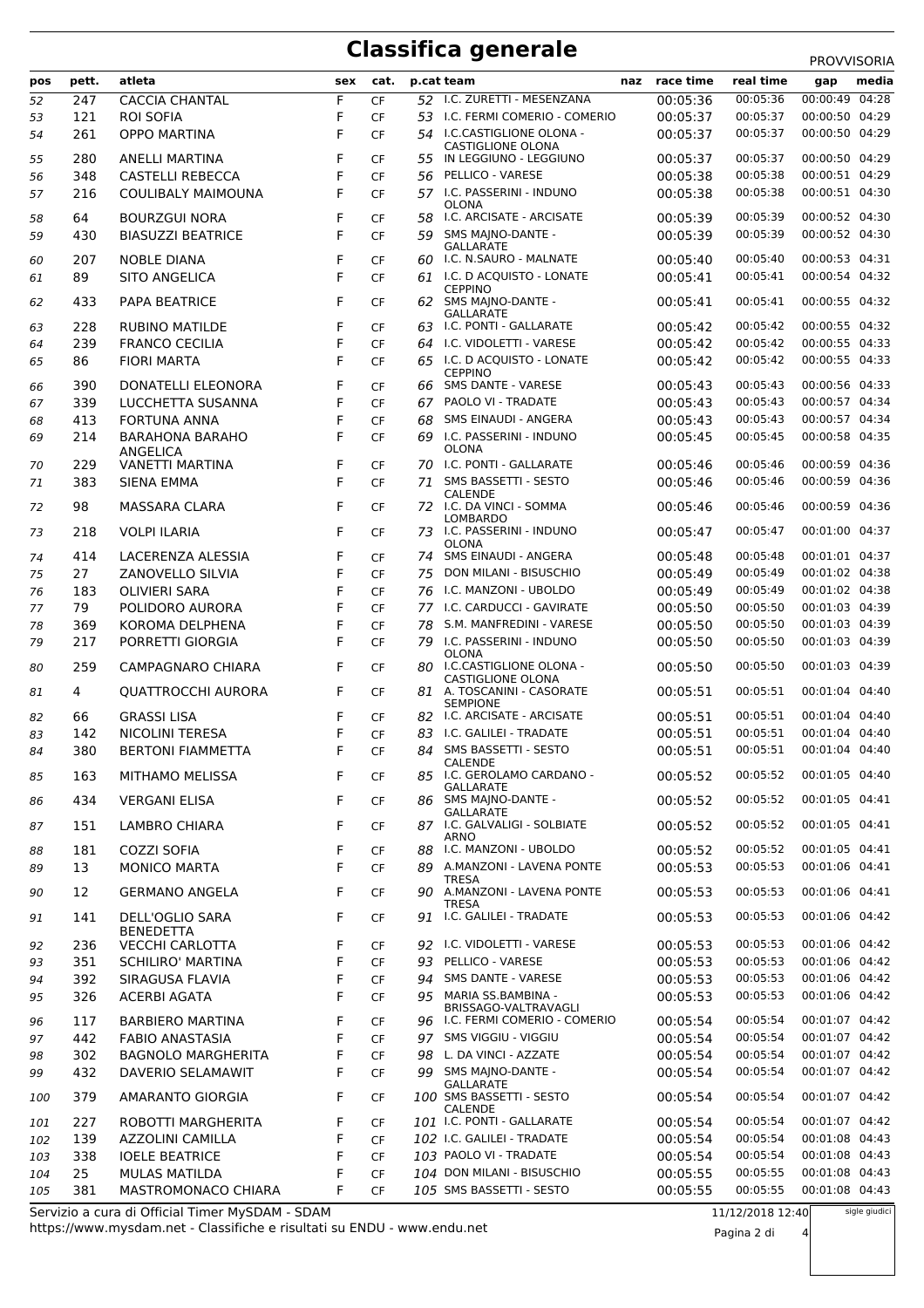## **Classifica generale** PROVVISORIA

**pos pett. atleta sex cat. p.cat team naz race time real time gap media** CALENDE 185 STERITI SILVIA F CF *106* I.C. MANZONI - UBOLDO 00:05:55 00:05:55 00:01:09 04:43 107 COPELLI GAIA F CF *107* I.C. E. DE AMICIS - CASTRONNO 00:05:56 00:05:56 00:01:09 04:44 MANGIATORDI MARTINA F CF A. TOSCANINI - CASORATE *108* 00:05:57 00:05:57 00:01:10 04:45 SEMPIONE 68 TETTAMANTI DORA F CF *109* I.C. ARCISATE - ARCISATE 00:05:58 00:05:58 00:01:11 04:45 203 AMENTA VERONICA F CF *110* I.C. N.SAURO - MALNATE 00:05:58 00:05:58 00:01:11 04:45 315 BENZONI MARIA F CF *111* MARIA AUSILIATRICE - LUINO 00:05:58 00:05:58 00:01:11 04:46 170 BERNARDI ELISA F CF *112* I.C. LUINI - LUINO 00:05:58 00:05:58 00:01:11 04:46 65 FERRARI SOFIA F CF *113* I.C. ARCISATE - ARCISATE 00:05:59 00:05:59 00:01:12 04:46 MONTANARO IRENE F CF I.C. GEROLAMO CARDANO - *114* 00:05:59 00:05:59 00:01:12 04:47 GALLARATE<br>115 I.C. LUINI - LUINO 171 GIANCROCE GIORGIA F CF *115* I.C. LUINI - LUINO 00:06:00 00:06:00 00:01:13 04:47 CATTANEO MARTINA F CF I.C. D ACQUISTO - LONATE *116* 00:06:00 00:06:00 00:01:13 04:47 **CEPPINO**  CALIGARA ALICE F CF JERAGO CON ORAGO - JERAGO *117* 00:06:00 00:06:00 00:01:13 04:47 CON ORAGO 56 ERILLO GIULIA F CF *118* I. C. FERMI - PORTO CERESIO 00:06:00 00:06:00 00:01:13 04:47 441 DE BELLIS SOFIA F CF *119* SMS VIGGIU - VIGGIU 00:06:01 00:06:01 00:01:14 04:48 GATTI SARA F CF I.C. D ACQUISTO - LONATE *120* 00:06:01 00:06:01 00:01:14 04:48 **CEPPINO**  67 RIZZI SOFIA F CF *121* I.C. ARCISATE - ARCISATE 00:06:02 00:06:02 00:01:15 04:48 272 PERIZZOLO VALENTINA F CF *122* IC ALBIZZATE - ALBIZZATE 00:06:02 00:06:02 00:01:15 04:48 350 LOSORELLI FEDERICA F CF *123* PELLICO - VARESE 00:06:03 00:06:03 00:01:16 04:50 273 SCANDROGLIO FRANCESCA F CF *124* IC ALBIZZATE - ALBIZZATE 00:06:04 00:06:04 00:01:17 04:50 INGLESE CECILIA F CF I.C. GEROLAMO CARDANO - *125* 00:06:04 00:06:04 00:01:17 04:50 GALLARATE<br>L. DA VINCI - AZZATE 303 CARLOTTO EMILY F CF *126* L. DA VINCI - AZZATE 00:06:04 00:06:04 00:01:17 04:50 78 MIGLIERINA MARTA F CF *127* I.C. CARDUCCI - GAVIRATE 00:06:05 00:06:05 00:01:19 04:52 306 PREMAZZI CAROLA F CF *128* L. DA VINCI - AZZATE 00:06:08 00:06:08 00:01:21 04:54 204 BONATO EMMA F CF *129* I.C. N.SAURO - MALNATE 00:06:08 00:06:08 00:01:21 04:54 415 TENTI BENEDETTA CAROL F CF *130* SMS EINAUDI - ANGERA 00:06:09 00:06:09 00:01:22 04:54 248 DE AMBROSI STELLA F CF *131* I.C. ZURETTI - MESENZANA 00:06:09 00:06:09 00:01:22 04:55 250 PARIETTI FLORA F CF *132* I.C. ZURETTI - MESENZANA 00:06:09 00:06:09 00:01:22 04:55 282 GRANDI GIULIA F CF *133* IN LEGGIUNO - LEGGIUNO 00:06:10 00:06:10 00:01:23 04:55 76 FAGNANI LAURA F CF *134* I.C. CARDUCCI - GAVIRATE 00:06:10 00:06:10 00:01:23 04:55 194 PANELLA SHARON F CF *135* I.C. MARCONI - CANTELLO 00:06:10 00:06:10 00:01:23 04:55 283 GRANDI FEDERICA F CF *136* IN LEGGIUNO - LEGGIUNO 00:06:10 00:06:10 00:01:23 04:55 GIRINO CHIARA F CF I.C. GALVALIGI - SOLBIATE *137* 00:06:10 00:06:10 00:01:24 04:56 ARNO<br>MARIA SS.BAMBINA COSTA IRIS ALEXANDRA F CF MARIA SS.BAMBINA - *138* 00:06:11 00:06:11 00:01:24 04:56 BRISSAGO-VALTRAVAGLI<br>139 L.C. LUINI - LUINO 173 GATTI GIULIA F CF *139* I.C. LUINI - LUINO 00:06:12 00:06:12 00:01:25 04:56 349 DE ZORDI FEDERICA F CF *140* PELLICO - VARESE 00:06:12 00:06:12 00:01:25 04:57 347 BINDA GIORGIA F CF *141* PELLICO - VARESE 00:06:12 00:06:12 00:01:25 04:57 330 VOEGTLI MEGAN F CF 142 MARIA SS.BAMBINA BRISSAGO-VALTRAVAGLI<br>MARIA SS.BAMBINA - *142* 00:06:13 00:06:13 00:01:26 04:58 PASSERA LETIZIA F CF MARIA SS.BAMBINA - *143* 00:06:14 00:06:14 00:01:27 04:58 BRISSAGO-VALTRAVAGLI<br>MARIA SS.BAMBINA - FUMIS FRANCESCA F CF MARIA SS.BAMBINA - *144* 00:06:15 00:06:15 00:01:28 04:59 BRISSAGO-VALTRAVAGLI MOTTA REBECCA F CF I.C. GALVALIGI - SOLBIATE *145* 00:06:15 00:06:15 00:01:28 04:59 ARNO<br>I.C. FERRARIN - VENEGONO MONTALBETTI FRTANCESCA F CF I.C. FERRARIN - VENEGONO *146* 00:06:17 00:06:17 00:01:30 05:01 SUPERIORE 45 CIANI BENEDETTA F CF *147* G. FRATTINI - CARAVATE 00:06:17 00:06:17 00:01:30 05:01 CROCÌö BEATRICE F CF I.C. FERRARIN - VENEGONO *148* 00:06:18 00:06:18 00:01:31 05:01 **SUPERIORE**  MARIGO MARTA F CF E. FERMI - CAVARIA CON *149* 00:06:19 00:06:19 00:01:32 05:03 PREMEZZO 182 MONTOLI GIULIA F CF *150* I.C. MANZONI - UBOLDO 00:06:20 00:06:20 00:01:33 05:03 443 KNIAZEVA ARINA F CF *151* SMS VIGGIU - VIGGIU 00:06:21 00:06:21 00:01:34 05:04 138 ANTONIAZZI REBECCA F CF *152* I.C. GALILEI - TRADATE 00:06:21 00:06:21 00:01:34 05:04 CATTANEO AGNESE F CF I.C. FERRARIN - VENEGONO *153* 00:06:23 00:06:23 00:01:36 05:06 SUPERIORE<br>A. TOSCANINI - CASORATE SOOLEN ARYEL F CF A. TOSCANINI - CASORATE *154* 00:06:24 00:06:24 00:01:37 05:06 SEMPIONE GIACOMELLI CHIARA F CF I.C. FERRARIN - VENEGONO *155* 00:06:26 00:06:26 00:01:39 05:08 **SUPERIORE**  CIREA SERENA F CF E. FERMI - CAVARIA CON *156* 00:06:26 00:06:26 00:01:39 05:08 PREMEZZO 108 COZZI ALICE F CF *157* I.C. E. DE AMICIS - CASTRONNO 00:06:26 00:06:26 00:01:39 05:08 2 BORRONI GIULIA F CF 158 A. TOSCANINI - CASORATE SEMPIONE *158* 00:06:26 00:06:26 00:01:40 05:08 SABATINI CARLOTTA F CF A. TOSCANINI - CASORATE *159* 00:06:27 00:06:27 00:01:40 05:08 SEMPIONE

https://www.mysdam.net - Classifiche e risultati su ENDU - www.endu.net Servizio a cura di Official Timer MySDAM - SDAM

sigle giudici